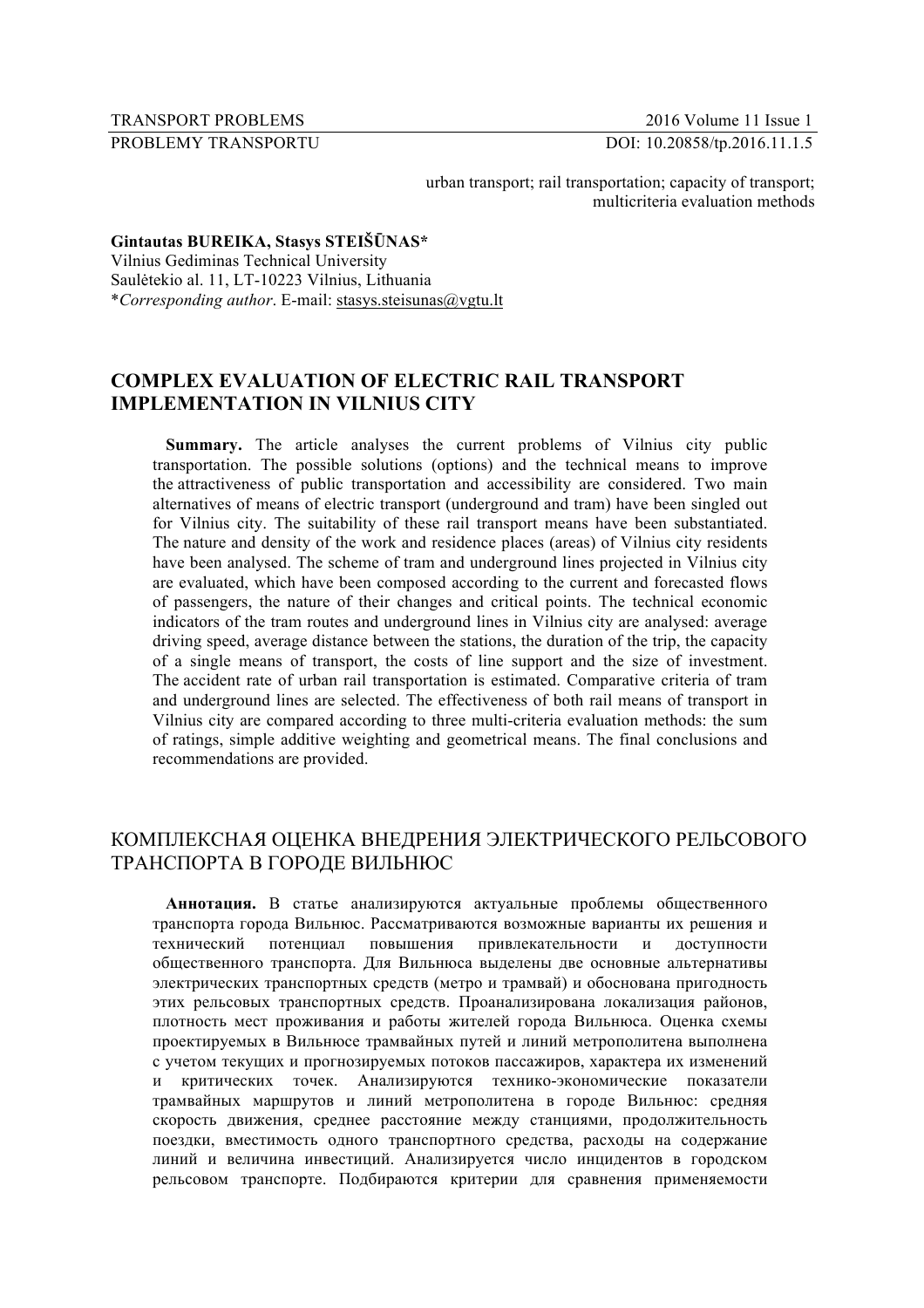трамвайного транспорта и метрополитена. Эффективность обоих средств рельсового транспорта в городе Вильнюс сравнивается тремя методами многокритериальной оценки: методом суммы рейтингов, методом простого аддитивного взвешивания и методом средних геометрических значений. Представлены окончательные выводы и предложения.

## **1. INTRODUCTION**

In recent years Vilnius has been growing fast, and it is increasingly closer interrelated with most of the European Union regions. European Union countries increasingly more actualize our cultural and political heritage which helps to entrench the capital of Lithuania as a historical European city. It should be noted that the essential obstacle for unisonous and sustainable growth of Vilnius is the attractiveness of public transportation [10]. In recent decades the public transportation system in Vilnius city has been developed ineffectively [14]. The communication infrastructure (the street network) during the peak hours (on workday mornings and evenings) is unable to pass the car flows formed [6]. The following problems are attributed to the consequences of especially intensive traffic of urban transportation: air pollution, noise, accidents and car parking problems [11]. The buses and trolleybuses running in the city during the peak hours are overcrowded and very slow due to the transport jams [7]. On the other hand, the very trolleybuses significantly reduce the speed of the entire transport flow in narrow streets of the old town. Therefore, the citizens' trip to work and from it lasts for too long.

Due to insufficiently convenient and effective public transportation and improving economic conditions, part of the residents of Vilnius have started using their own cars to communicate thereby sharpening the difficult problem of traffic jams in the streets. Its importance and price have been presented to the Lithuanian society by the specialists of the Ministry of Transport and Communications of the Republic of Lithuania. According to the calculations of this institution, each year the citizens of Vilnius incur approximately EUR 0.46 bln. loss on the roads due to traffic jams, out of which EUR 0.18 bln. make car fuel consumption, and the remaining EUR 0.28 bln. the loss of time of residents [10].

Transport specialists suggest overcoming these transportation problems in the city by constructing the tracks of electric rail transport of much greater throughput (capacity): tram rails, underground lines [1, 3] or trains [8]. It is expected that due to smaller rolling resistance these means of transport would produce a great energy saving effect. And the construction of underground would significantly reduce the street flows and would reduce transportation jams during peak hours. Taking into consideration two rail transport systems of the urban as an alternative for the existing one in Vilnius city, the following principles were followed:

- 1. The new public transport should not increase the pollution of the city and should not produce noise.
- 2. The tracks of the new means of public transportation should not cross the existing public transportation tracks.
- 3. The new tracks of the means of transport should be constructed underground or on the trestle-work above the streets.
- 4. The new tracks of public transportation should not worsen the work of the existing transportation tracks neither during the construction period nor during exploitation.
- 5. The new tracks of public transportation should interconnect the main urban areas.
- 6. The new tracks of public transportation should run via the currently undeveloped areas.
- 7. The main network of the new public transportation tracks should be oriented towards the perspective of Vilnius city development.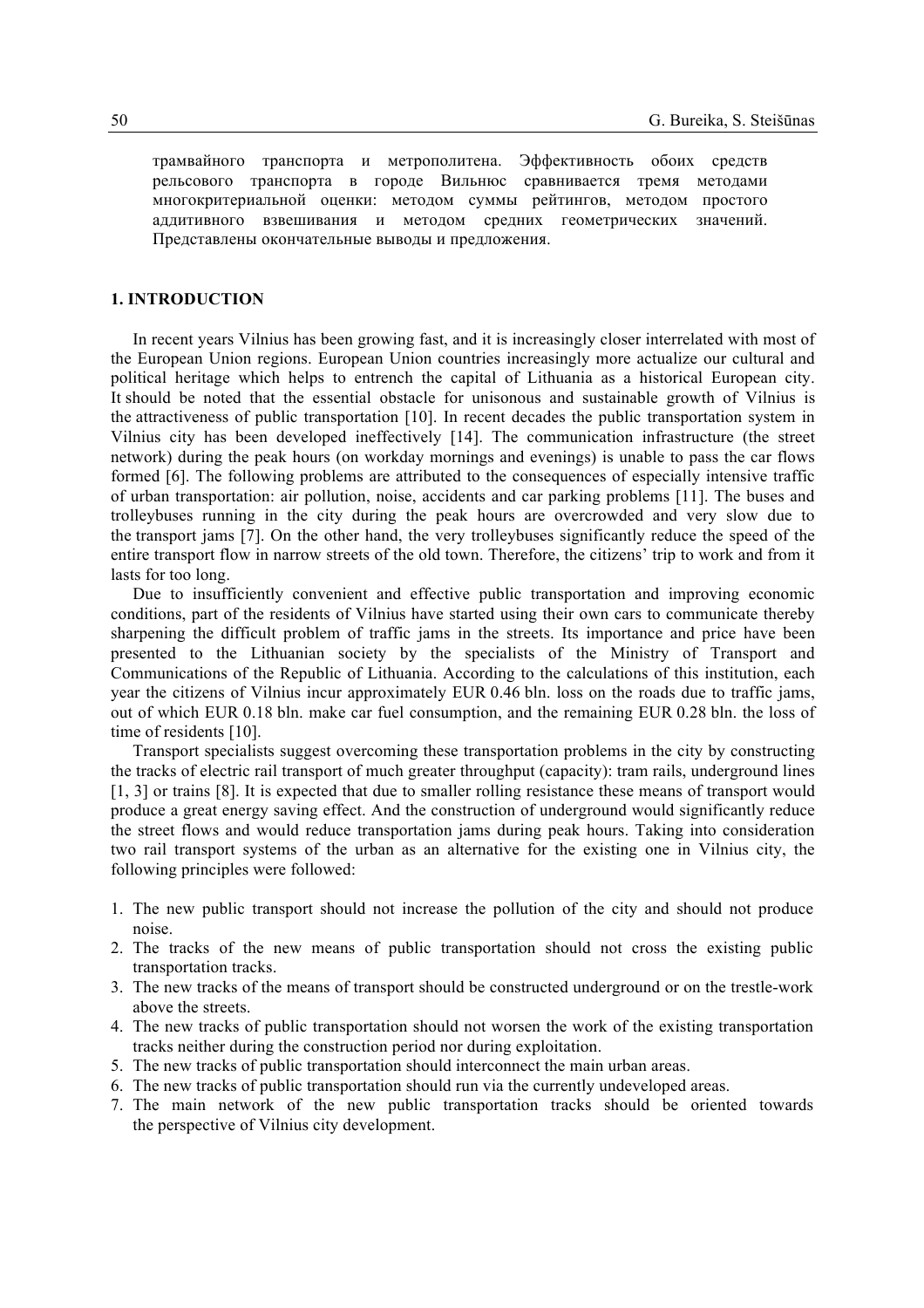The transportation running underground would help to liberate the city from traffic jams, would help to save the citizens' time, would leave more space for public areas, pedestrians and cyclists. An opportunity to dig underground would help to preserve the resources of cultural heritage: the old town, cultural places, buildings, the nature and the cultural layer. Certainly, it is expensive to dig underground, however, the resources of heritage and natural landscape are priceless, and the development should ensure creation rather than destruction.

## **2. THE STRUCTURE OF TRANSPORTATION OF THE VILNIUS CITY RESIDENTS**

The communication is inconvenient due to a significant imbalance of the residential and working areas in the city: approximately 36% of the residents live in the blocks of flats in the western areas of the city. They commute to the central part of the city, where approximately 45% of the work places are concentrated.

Due to the present transportation, structure of the city the priority is given to private cars. The total number of private cars has increased 3.8 times in the period of 1980-2010 and the number of the city population travelling by public transport, walking or cycling is still decreasing (Fig. 2).

This tendency does not imply a well-balanced development of the communication system and has a negative impact on the environment because long distances cause problems for pedestrians and cyclists.



Fig. 1. Percentage of Vilnius population in the main residential and working areas [2] Рис. 1. Процентное распределение мест проживания и работы жителей города Вильнюс [2]

#### **3. ANALYSIS OF THE PROJECTED RAIL TRANSPORTATION LINES**

The length of the tram track sections projected in Vilnius and the duration of their construction have been provided in Table 1.

As it can be seen from the data of Tab. 1, the construction of a single tram line in Vilnius city would last from 6 to 12 months.

3 underground lines have been projected for the initial stage in Vilnius city (see Fig. 3).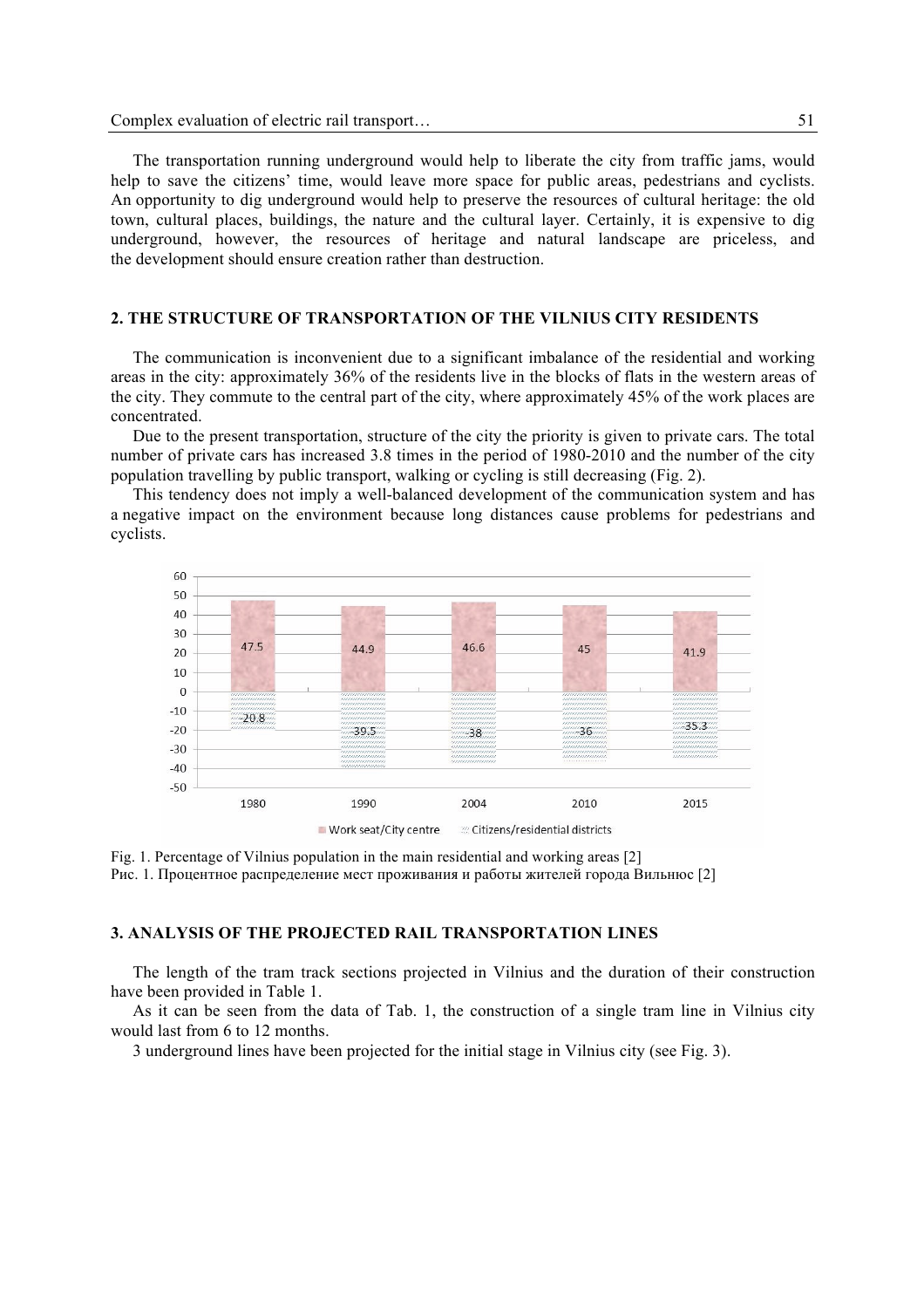

Walking, biking # By car, taxi ■ Public transport

Fig. 2. Percentage of passengers' transportation within the city of Vilnius in 1980-2025 [2] Рис. 2. Процентное распределение объёма перевозок пассажиров в Вильнюсе с 1980 по 2025 [2]

## • **Line Nr. 1 "Viršuliškes - Katedros aikštė"**

The biggest passenger flows are concentrated in the intersection of Justiniškės and Laisvės streets. It is suggested to start the construction of Vilnius underground from this line, by installing and starting to exploit the track from Viršuliškės up to Mindaugas Bridge. The perspective development of this line is feasible both to the westward direction (to Pilaitė), and eastward (to the direction of Žirmūnai).

16,000 of passengers should be transported on the projected underground line No. 1 during the peak hours, i. e. between 7 and 9. Once a train is selected, the capacity of which is 600 passengers per trip, approximately 30 trips would be necessary for transportation of this number of passengers, therefore, four underground trains would run on this section every four minutes. Where the exploitation speed is approximately 42 km/h, it would take 7 minutes to overcome a 5 km section and the train would stop at the manoeuvre section for one minute, hence, in total it would take 8 minutes for it. Once the passenger flow is reduced to 3000-4000 per hour, the number of trains can be reduced to two, and the interval between the trips could be increased to 8 minutes.

Table 1

| <b>Section</b>                      | <b>Length of section</b> | <b>Average duration of</b><br>construction |  |  |
|-------------------------------------|--------------------------|--------------------------------------------|--|--|
|                                     | km                       | days                                       |  |  |
| Santariškės - Ateities St.          | 2.14                     | 299.85                                     |  |  |
| Ateities St. - Ozo St.              | 2.82                     | 395.12                                     |  |  |
| Ozo St. - Žalgirio St.              | 1.31                     | 183.55                                     |  |  |
| Žalgirio St. - Konstitucijos Ave.   | 1.07                     | 149.92                                     |  |  |
| Konstitucijos Ave. - Islandijos St. | 1.23                     | 172.34                                     |  |  |
| Islandijos St. - Station            | 1.85                     | 259.21                                     |  |  |
| In total:                           | 10.42                    |                                            |  |  |

The length of the tram track sections and the indicative duration of their construction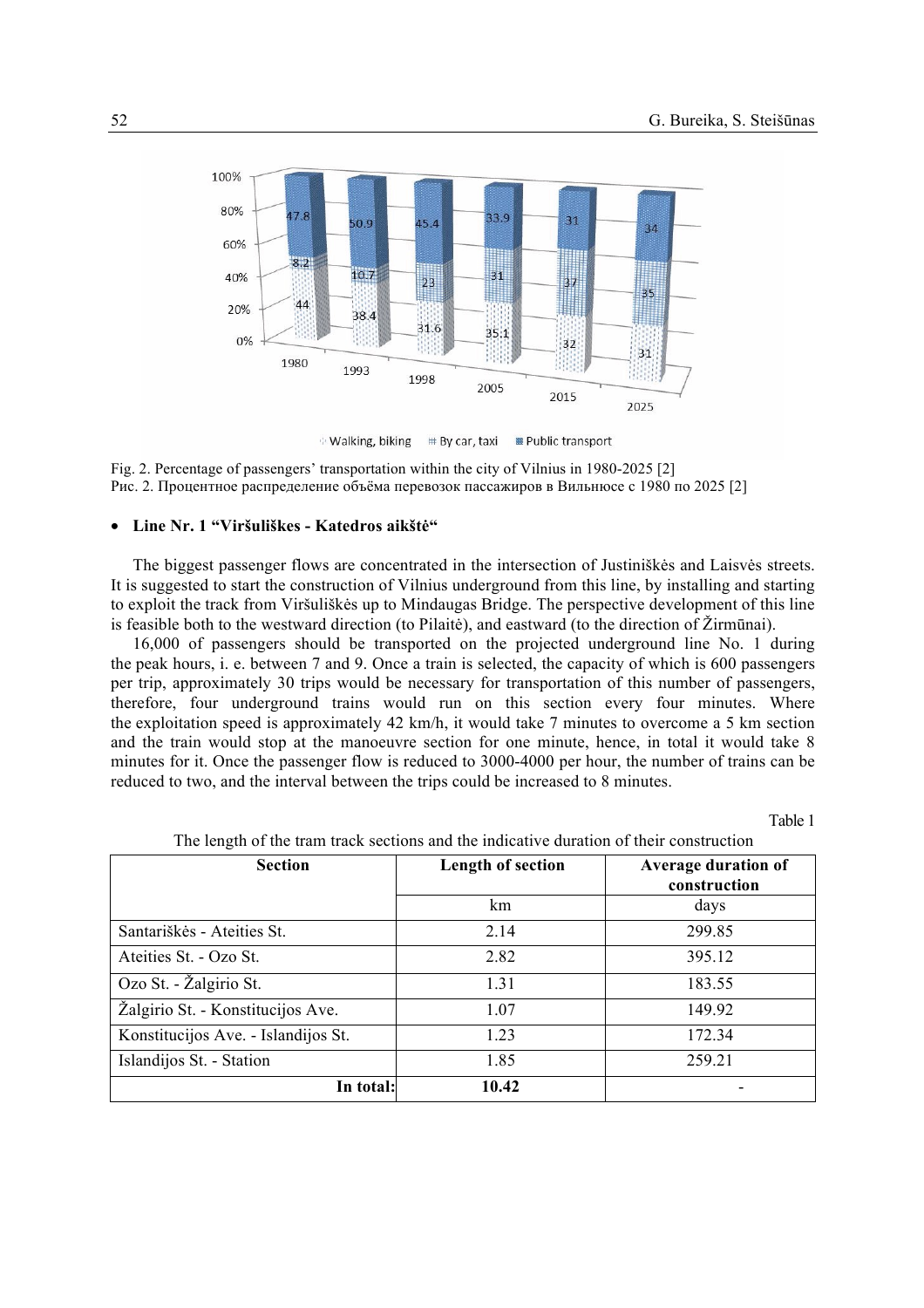

Fig. 3. Designed lines of Vilnius city underground Рис. 3. Проектируемые линии метрополитена города Вильнюс

# • **Line Nr. 2 "Šeškinė - Geležinkelio stotis"**

The first stage of construction of line No. 2 would be the construction of the section from the perspective intersection between Šiaurinės St. and Gediminas Ave. This line would intersect with line No. 3 and with line No. 1 at the Kernavė Bridge. As long as the archaeological research of the second stage of this line Gedimino Ave.-Railway Station section would last at the places of perspective underground stations and the construction site of the railway station transportation hub, the section Šeškinė-Gediminas Ave. of line 2 would be sufficiently loaded. Once this line is extended up to the railway station, it would become the main trunk-line of the underground system. The track of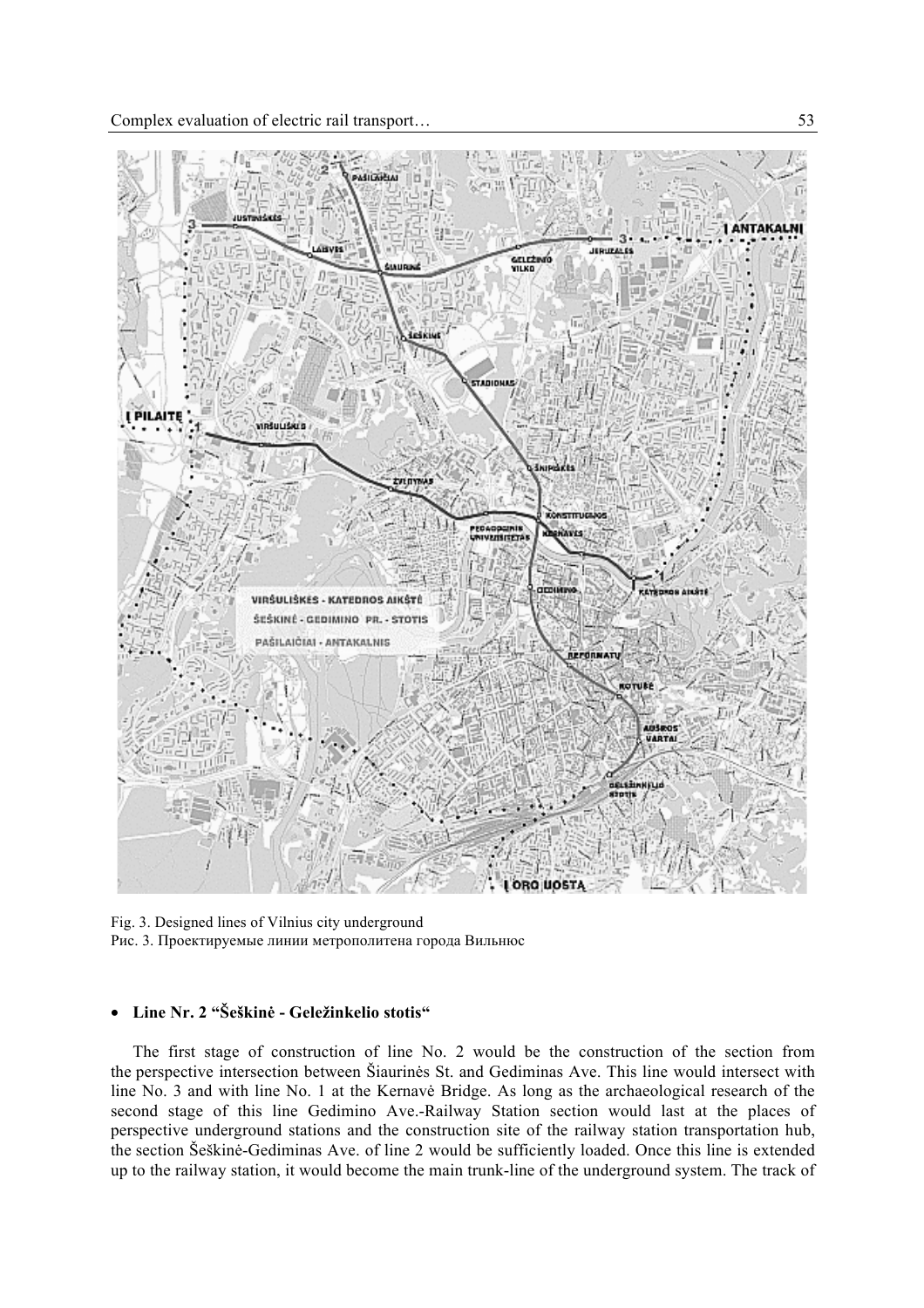this line will be extensively discussed, considered and talked about. In this regard, archaeologists and monument preservers should say a word.

## • **Line Nr. 3 "Justiniškės - Antakalnis"**

This line No. 3 will run from the West to the East and will connect the perspective Western bypass with Saulėtekis complex (student campus) in Antakalnis. Once line No. 3 is constructed, there would be an opportunity for various ring options of the lines to be constructed. In addition to this, it would be possible to develop the transportation system of underground. One of them is to construct a line via Lazdynai, *Litexpo* complex, down the streets of Gerosios Vilties and Panerių up to the railway station, where it would be connected to line No. 2.

## **4. THE PRICE AND THE RENT OF THE LAND USED FOR THE CONSTRUCTION OF THE LINES**

Comparing the underground and the tram systems, one of the selected criteria was the price of land. The argument for the inclusion of the price of land into the losses of society is that, by constructing an underground track instead of the tram, the residents will be able to further use the part of land on which the tram track is running.

The price of land was calculated according to the mass evaluation models of land parcels approved by the Republic of Lithuania in 2012. The value of land is calculated as follows:

$$
Z_V = K_{land} \cdot p \cdot l \tag{1}
$$

where:  $Z_V$  – value of land, Eur/m<sup>2</sup>;  $K_{land}$  – average price of land in the track planned, Eur/m<sup>2</sup>; *p* – the width of the tram track, m; *l* the length of the tram line, m.

To calculate the rent of land *R*, the value of land and the average VILIBOR interest rate for one year is used by using mass evaluation, which is calculated according to the data of the Bank of Lithuania of 2007-2012. To calculate the rent the following formula was used:

$$
R = \frac{Z_V \cdot A_{VILIBOR}}{100};
$$
\n<sup>(2)</sup>

where:  $A_{VILIBOR}$  – average VILIBOR interest rate of 2007 to 2012.

The losses of the society due to the use of land for the construction of the tramlines in Vilnius are presented in Table 2*.*

Table 2

| <b>Parameter</b>                  | <b>Indicator</b> |
|-----------------------------------|------------------|
| The width of the tram track, m    | 6.9              |
| The length of the tram track, m   | 10,420           |
| Total area of territory, $m2$     | 71,898           |
| Average price of land, Eur/ $m^2$ | 230.56           |
| Price of land, million Eur        | 16.6             |

The losses of the society due to the use of land for the construction of the tram line in Vilnius

As it can be seen from Table 2, for the construction of tramlines approximately 72,000  $m<sup>2</sup>$  of city land would be needed that would cost approximately EUR 16.6 million. The losses of the land rent due to the tram construction in Vilnius would account for EUR 260.1 thousand per year, where the interest rate is 1.57%.

## **5. THE COSTS OF THE CONSTRUCTION OF URBAN RAIL TRANSPORTATION LINES**

To construct tram and underground lines huge investments are needed so that cities, before deciding which means of transport to choose, would have to carry out detailed calculations of the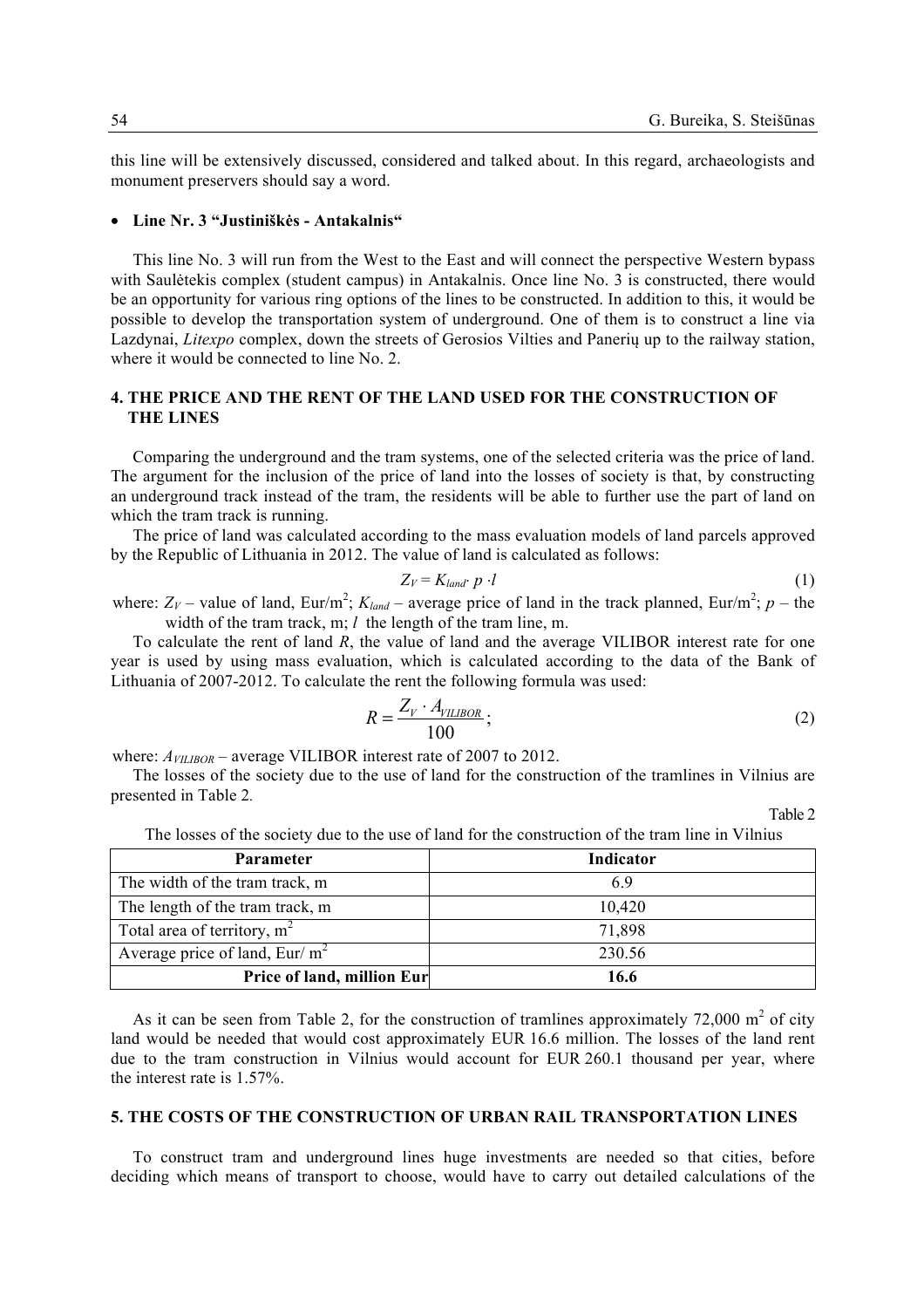necessary capital investments [4, 9, 12, 13]. The total price of the investment into Vilnius tram network is evaluated by analogue, i. e. according to the data of the tram project of the city of Orleans. The total price of one kilometer accounted for EUR 16.8 mln. By evaluating the conditions of Lithuania, the average price per kilometre may be smaller by 20%.

Taking into consideration the data of construction companies, the installation of underground lines in Vilnius city would cost 30% more than the installation of the planned tram lines. In this case, the average price per kilometer for the underground track would cost EUR 19.6 mln. Therefore, the presumption may be that to construct the underground of Vilnius it may cost not less than EUR 35 mln./km or 2.3 times more than the construction of the tram track kilometer.

Table 3

| Price                                  | Tram  | Underground |  |
|----------------------------------------|-------|-------------|--|
| Total price of investment, million Eur | 157.0 | 364.0       |  |
| Average 1 km price, million Eur/km     |       | 35.0        |  |

The possible price for the construction of 10.4 km rail transport line in Vilnius

As it can be seen from Tab. 3, the installation of underground lines is twice more expensive than the installation of the tramlines.

# **6. ECONOMIC EXPRESSION OF THE SPEED DIFFERENCES OF THE URBAN RAIL TRANSPORTATION**

Having analysed the data of the distance between the tram stations and the average speed by using statistic methods (Fig. 2 and Fig. 3), it turned out that there is a direct correlation between the analysed variables. The average speed of a tram is approximately 18 km/h, where the distance between the stations is 400-500 m, and this speed will reach 30 km/h, where the distance between the stations is 700-900 m. The distance between the tram stations is much smaller than that between underground stations, therefore, the average speed of trams is smaller.

For calculation, the average length of the residents' trip in kilometers was taken into consideration. An economic expression of the speed differences of the tram and underground was produced, which has to be added to the price of the tram as annual loss. To evaluate the economic expression of the tram and underground speed difference, the following formula was used:

$$
E_{\text{speed}} = (P \cdot L_{\text{trip}} \cdot (V_{\text{underground}} - V_{\text{tram}}) \cdot DU_{\text{average}} \cdot 365) / (V_{\text{underground}} \cdot V_{\text{tram}}); \tag{3}
$$

where: *P* – potential demand;  $L_{\text{trip}}$  – average length of the trip;  $V_{\text{underround}}$ ,  $V_{\text{tran}}$  – average speed of underground or tram;  $DU$ <sub>aver.</sub> – average hourly salary.

It was calculated that due to the difference in speed when exploiting the underground in Vilnius EUR 5.9 mln. would be saved per year.

The data of the public transportation of 24 European cities was processed when calculating the average speed of trams and underground transportation. The dependence of average speed of underground on average distance between the stations has been provided in Fig. 4, and that of tram in Fig. 5.

Having processed the statistical data presented in Fig. 4 and 5, it was calculated that average statistical communication speed in the city when travelling on underground train is 36.2 km/h, and on tram – only 22.4 km/h. Therefore, the duration of the tram trip would be longer by approximately 40%.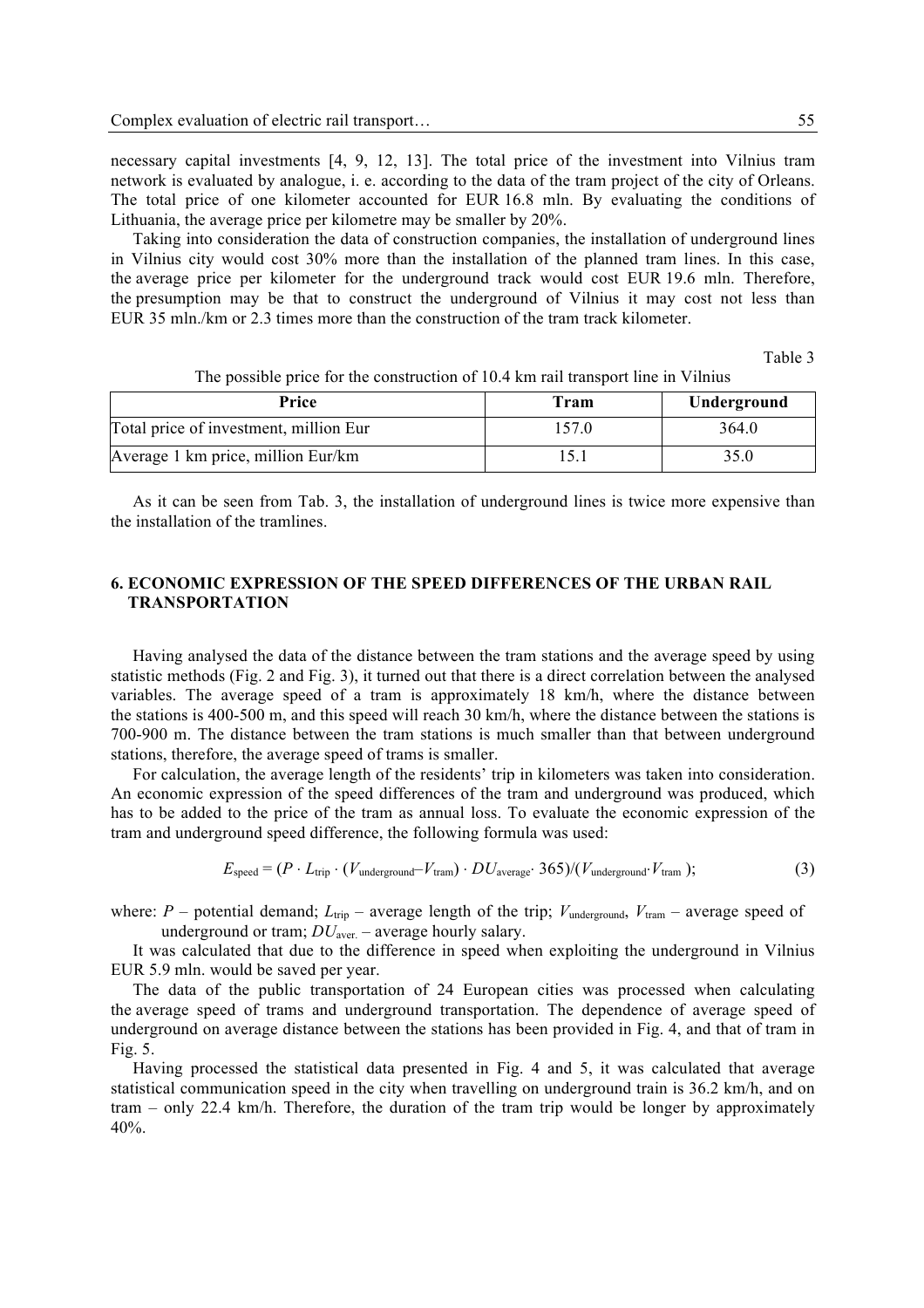

Fig. 4. The dependence of average speed of underground trains on average distance between the stations Рис. 4. Зависимость средней скорости движения поездов метрополитена от среднего расстояния между станциями



Fig. 5. The dependence of average speed of trams on the average distance between the stops Рис. 5. Зависимость средней скорости движения трамваев от среднего расстояния между остановками

## **7. THE EXPLOITATION AND DEPRECIATION COSTS OF TRANSPORT LINES**

The exploitation costs show how much of funds are needed to ensure the functioning of the transportation system. The exploitation costs are made of the price of labour force (wages of employees, the size of which is determined by qualification, responsibility, the complexity of work, etc., training of employees, treatment, turnover of employees, etc.), training, costs of resources (need for electric power, etc.), depreciation and other costs related to the exploitation of the system. Depreciation is attributed to the exploitation costs. Depreciation is calculated according to the direct principle from the start of using the equipment or the buildings.

Average exploitation costs of underground systems (with depreciation) are approximately less than half for the exploitation costs of the tram systems (with depreciation). The evaluation of the underground and tram system exploitation costs used in the US is submitted in Table 4.

Table 4

| <b>System</b>                              | <b>Exploitation price (EUR/pass. km)</b> |  |  |  |  |
|--------------------------------------------|------------------------------------------|--|--|--|--|
| 12 light tram systems in the US            | 0.21                                     |  |  |  |  |
| 22 automatic underground systems in the US | 0.12                                     |  |  |  |  |
| The relation of exploitation costs         | 175                                      |  |  |  |  |

The evaluation of underground and tram systems exploitation costs

As it can be seen from Tab. 4, the relation between the underground and tram exploitation costs is 1:1.75.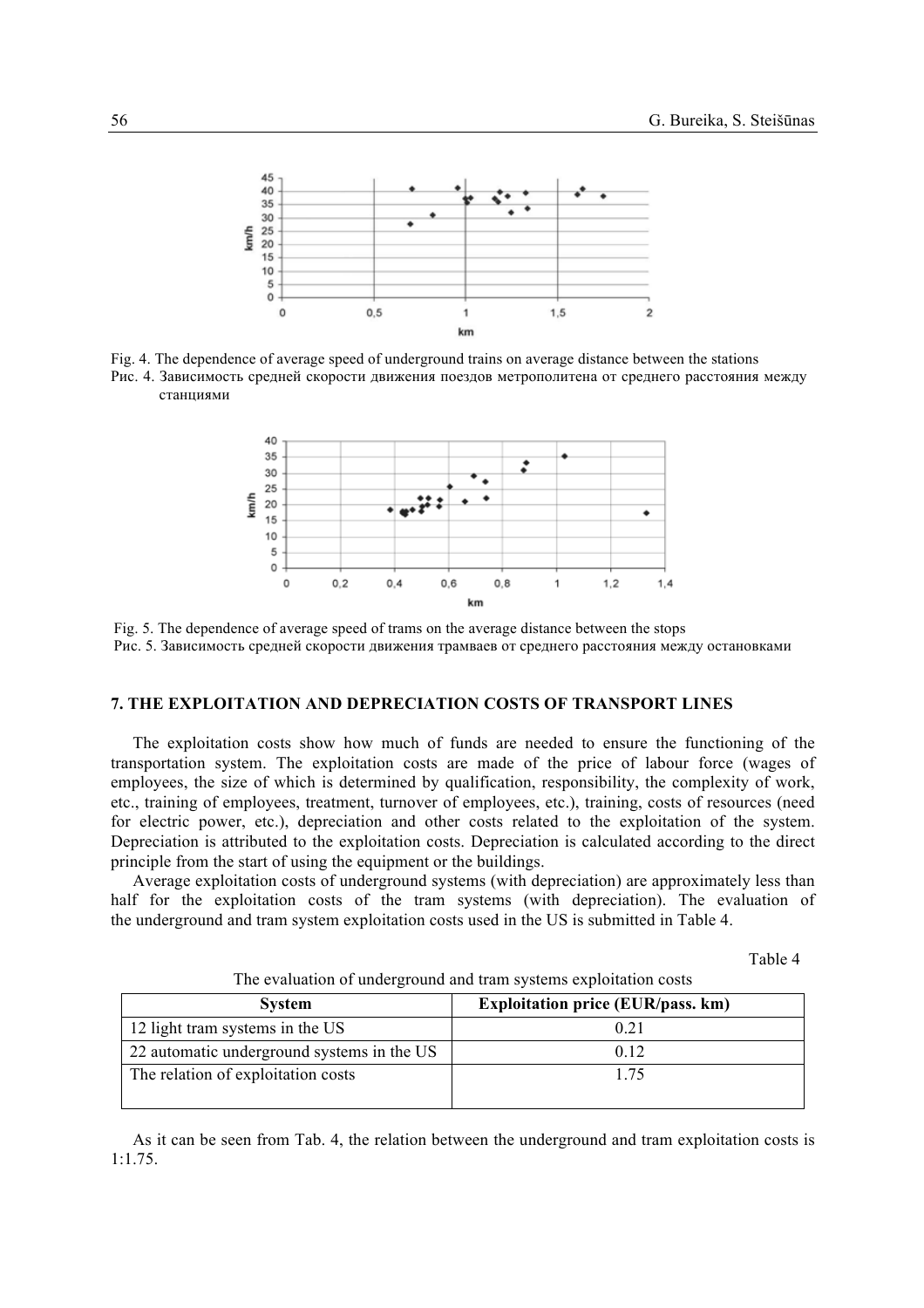### **7.1. Accident rate of the rail transport in the city**

Ensuring complete safety is one of the priorities of public transportation. High level of accident rate is a city problem producing moral, financial and other losses. Accidents cause halt of public and other means of transport, traffic congestion is produced, moral and financial losses are incurred, trust in public transportation is reduced.

According to the data of other countries, trips on the so called heavy rail are safer than those on light rail [5]. The data of the deaths on heavy and light rail of the US Bureau of Transportation Statistics have been provided in Table 5.

Table 5

| <b>Means of transport</b> | Death/100 mln. pass. Km |           |           |         |  |  |  |  |
|---------------------------|-------------------------|-----------|-----------|---------|--|--|--|--|
| Type of transport         | 1995-2000               | 2001-2006 | 2007-2012 | Average |  |  |  |  |
| Light rail                | 32.68                   | 21.82     | 25.32     | 26.61   |  |  |  |  |
| Heavy rail                | 8.44                    | 5.14      | 3.46      | 5,68    |  |  |  |  |
| Relation                  | 3.87                    | 4.2       | 7.3       | 4.7     |  |  |  |  |

Comparison of death rate on light (tram) and heavy (underground) railway systems in 1995-2012

Data of Tab. 5 suggest that the level of death rate on light railway (tram) systems is more than 4 times bigger than that on the heavy railway system. The number of injuries in 1995-2012 per hundred million of passenger kilometers is submitted in Tab. 6.

Table 6

| The differences in number of injuries on light (tram) and heavy (underground) railway system |  |  |  |  |  |  |  |
|----------------------------------------------------------------------------------------------|--|--|--|--|--|--|--|
|                                                                                              |  |  |  |  |  |  |  |

| <b>Means</b> of  | Injury/100 mln. pass. Km |           |           |         |  |  |  |  |
|------------------|--------------------------|-----------|-----------|---------|--|--|--|--|
| transport        | 1995-2000                | 2001-2006 | 2007-2012 | Average |  |  |  |  |
| Light rail       | 1521.6                   | 1057.2    | 471.8     | 1016.9  |  |  |  |  |
| Heavy rail       | 59.4                     | 60        | 48.6      | 56      |  |  |  |  |
| Relation (times) | 25.6                     | 17.6      | 9.7       | 18.2    |  |  |  |  |

From the data submitted in Tab. 8 one can see that the number of injuries in the tram system during the reference period was 18 times bigger than the number of injuries in the underground system.

# **8. THE COMPARATIVE EVALUATION OF THE INSTALLATION OF THE UNDERGROUND AND TRAM SYSTEMS IN VILNIUS CITY**

### **8.1. Multi-criteria evaluation methods**

With most of the methods, a different normalization or data transformation of the initial data (indicator values) are used. The basis of the quantitative methods are made of the matrix of the indicators characterizing the compared objects, statistical data or expert evaluation  $(R = [i,j],$  $i=1,\ldots, m$  and  $j=1,\ldots, n$ ; here:  $m-$  number of indicators,  $n-$  number of compared objects (alternatives). Each method has its own advantages and specificity.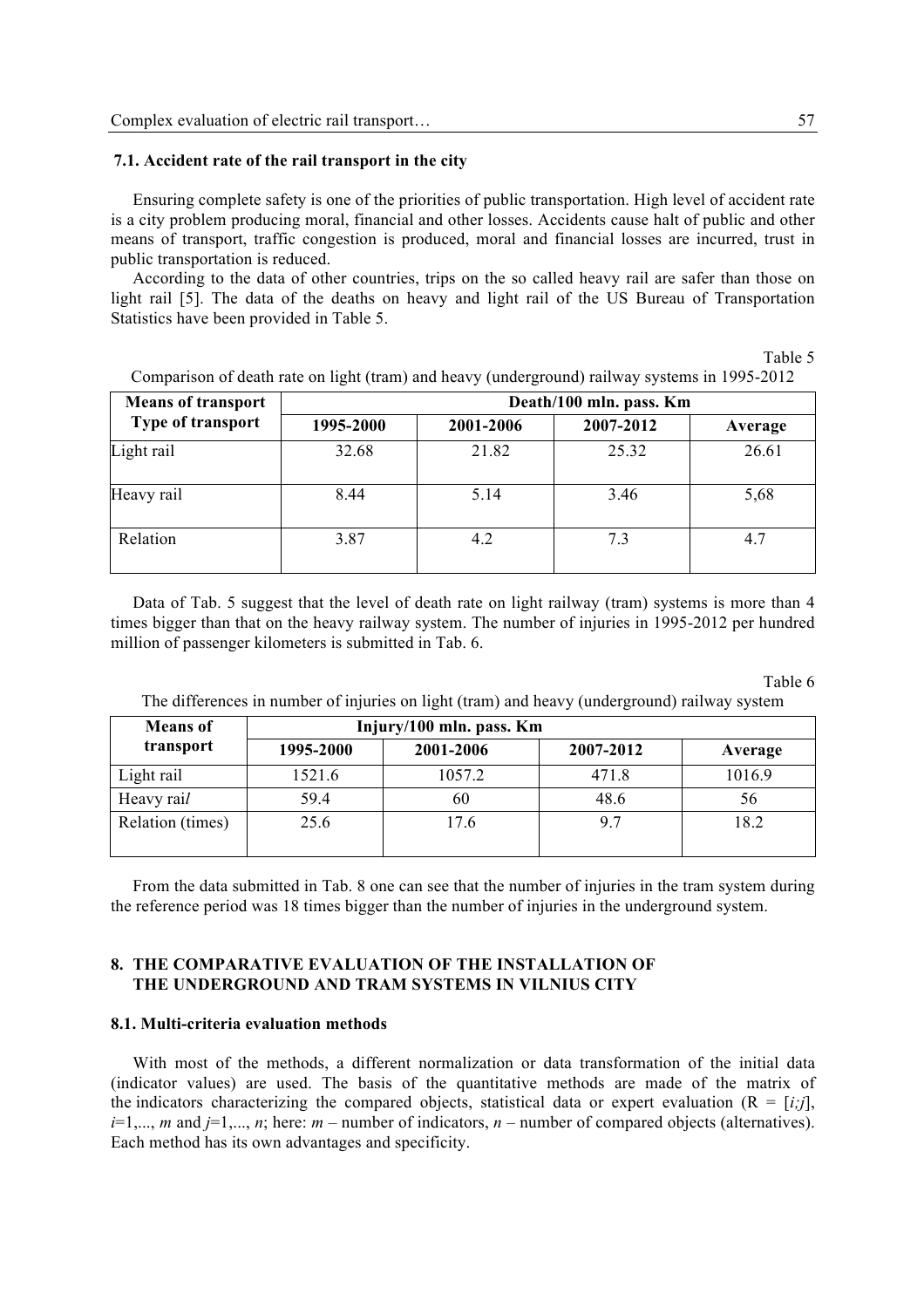Three multi-criteria evaluation methods are applied in this analysis:

- 1) the sum of ratings method;
- 2) the simple additive weighting method;
- 3) the geometrical means method.

#### *8.1.1. The sum of ratings of all the indicators*

The sum of ratings of all the indicators  $V_j$  for each j-<sup>th</sup> object, which is determined according to the following formula:

$$
V_j = \sum_{i=1}^m m_{ij};\tag{4}
$$

where:  $m_{ij} - i$ <sup>th</sup> place of indicator  $j$ <sup>th</sup> object. A prerequisite for the application of the method is prior indication of the character of the maximizing and minimizing indicators.

On the other hand, for instance, to reconstruct the minimizing indicators into maximizing ones according to this formula:

$$
r_{ij} = \frac{\min r_{ij}}{r_{ij}}\tag{5}
$$

where:  $r_{ij} - i^{th}$  indicator value for  $j^{th}$  object, where the smallest indicator value will obtain the greatest value equal to one.

The calculations show that this method is the simplest one and it is expedient to apply it only for initial approximate evaluation.

#### *8.1.2. Additive weighting method*

The sum of all the normalized values of the additive weighting (SAW) is calculated  $S_j$  for each  $j^{\text{th}}$ object. It is calculated according to the equation:

$$
S_j = \sum_{i=1}^m \omega_i r_{ij} ; \qquad (6)
$$

where:  $\omega_i$  – *i–th* indicator importance coefficient;  $r_{ij}$  –  $i^{\text{th}}$  indicator normalized value for  $j^{\text{th}}$  object.

The normalization of the initial data in this case is completed according to the following equation:

$$
r_{ij} = \frac{r_{ij}^{+}}{\sum_{i=1}^{n} r_{ij}};
$$
\n(7)

where:  $r_{ij}$ <sup>*r*</sup> –  $i^{\underline{th}}$  indicator value for  $j^{\underline{th}}$  object.

The greatest value of  $S_i$  is when it is the biggest.

### *8.1.3. The method of geometrical means*

The geometrical means *Π<sup>j</sup>* (method GM) of all the normalized values of the indicators is indicated according to this equation:

$$
\prod_{j} = \sqrt[m]{\prod_{i=1}^{m} \omega_{i} r_{ij}}.
$$
 (8)

The sequence of object priorities indicated according to the formula (8) does not depend on the weighting of the indicators  $\omega_i$ , therefore, this size may be not included into the formula.

### **8.2. Calculation of the effectiveness criteria of the use of urban rail transport**

For initial evaluation of urban rail transport the following evaluation criteria are used:  $(1)$  the price of constructing urban rail transport lines, in EUR;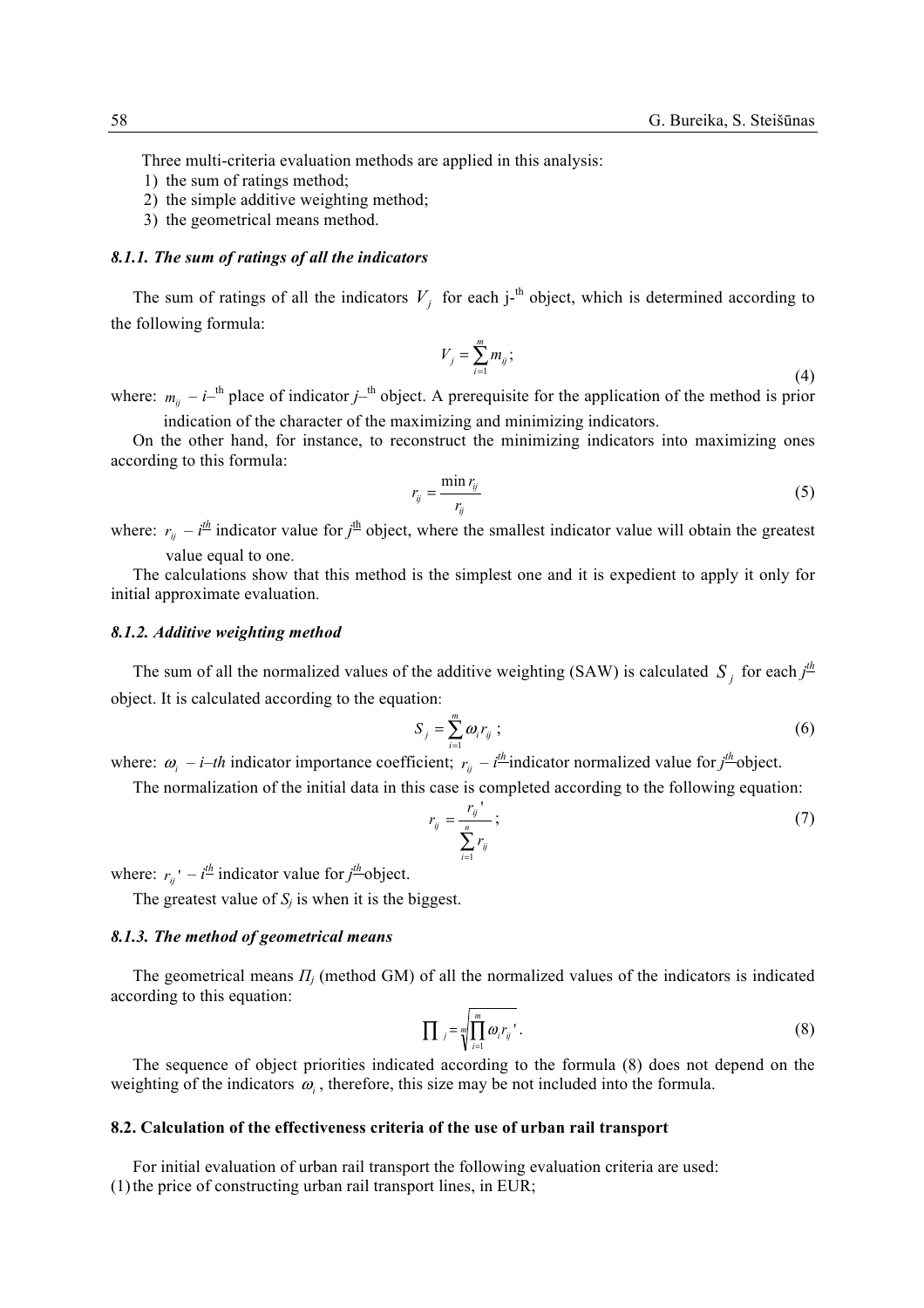(2) average speed of urban rail transport, km/h;

(3) deaths caused by urban rail transport accident rate, 100 mln. pass. km;

(4)injuries caused by urban rail transport accident rate, 100 mln. pass. km;

(5) exploitation costs of urban rail transport, EUR/pass. km.

Parameter importance coefficients  $r<sub>v</sub>$  accepted are the following:

- (1) the price of construction of urban rail transport lines  $-0.5$ ;
- (2) average speed of urban rail transport  $-0.2$ ;
- (3) deaths caused by urban rail transport accident rate  $-0.1$ ;

(4) injuries caused by urban rail transport accident rate  $-0.1$ ;

 $(5)$  exploitation costs of urban rail transport – 0.1.

The types of urban rail transport are marked with the following alternatives: tram  $-$  T; underground – M.

Urban rail transport evaluation criteria are marked with the following indicators  $R_i$ ; the price of line construction –  $R_1$ ; average speed –  $R_2$ ; accident rate (deaths) –  $R_3$ ; accident rate (injuries) –  $R_4$ ; exploitation costs –  $R_5$ . The best (achievable) urban rail transport indicators are  $R_7=1.0$ .

The values of underground and tram evaluation criteria and importance coefficient values are provided in Tab. 7.

Table 7

The values of urban rail transport criteria and importance coefficients

| Parameter | Alternative |      | Importance coefficient $r_v$ |  |
|-----------|-------------|------|------------------------------|--|
|           |             | IVI  |                              |  |
|           | .0          | 0.43 | 0.50                         |  |
|           | 0.62        | .U   | 0.20                         |  |
|           | 0.21        | . J  | 0.10                         |  |
|           | 0.06        | J.   | 0.10                         |  |
|           |             |      |                              |  |

Having completed calculations with the existing data, the results received are summarized in Tab. 8.

Table 8

By using various methods, consolidated evaluation results of urban rail transport were produced

| Alternativ |      | Name of evaluation method | Seat |            |            |       |         |      |
|------------|------|---------------------------|------|------------|------------|-------|---------|------|
|            |      |                           | GМ   |            | <b>SAW</b> |       |         | Seat |
| es         | Seat | Value                     | Seat | Value      | Seat       | Value | average |      |
| М          |      |                           |      |            |            |       |         |      |
|            |      |                           |      | $\rm 0.05$ |            | 0.48  |         |      |

As it can be seen from the data of Tab. 8, underground has all the best ratings when taking into consideration all three multi-criteria evaluation methods.

## **9. CONCLUSIONS**

- 1. The research has established that currently the average communication speed in Vilnius city during peak hours is only 15 km/h.
- 2. Having completed a statistical analysis of the data of 24 European cities, it has been established that average speed of underground is 36.2 km/h, and that of trams is 22.4 km/h. Hence, average speed of communication by tram is smaller by approximately 40% than by underground. By exploiting underground in Vilnius one could save EUR 5.9 mln. per year due to the speed difference.